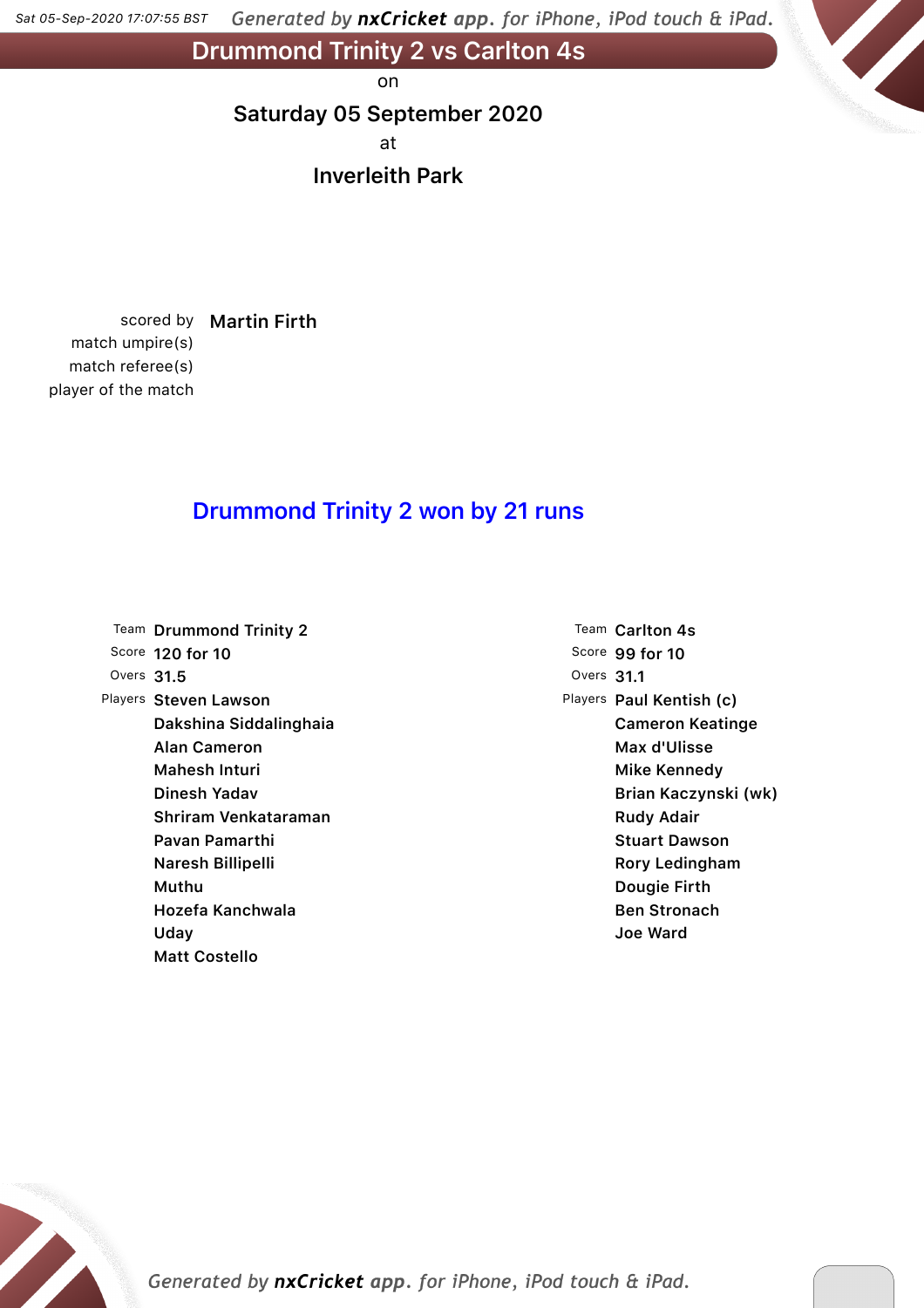| <b>Drummond Trinity 2 INNINGS</b><br>Venue Inverleith Park                             |                                                                 |                                                  |                                       | Toss won by: Drummond Trinity 2 |                            |                                                                                        |      |                         |                          |                |                         |              | Sat 05-Sep-2020 |                 |
|----------------------------------------------------------------------------------------|-----------------------------------------------------------------|--------------------------------------------------|---------------------------------------|---------------------------------|----------------------------|----------------------------------------------------------------------------------------|------|-------------------------|--------------------------|----------------|-------------------------|--------------|-----------------|-----------------|
| <b>BATSMAN</b>                                                                         | <b>RUNS</b>                                                     |                                                  |                                       | <b>HOW OUT</b>                  |                            | $\mathbb{R}$                                                                           |      | B M                     |                          |                | 0s 1s 2s 3s 4s 5s 6s    |              |                 | SS<br>SR        |
| 1 Steven Lawson                                                                        |                                                                 |                                                  |                                       |                                 |                            | 56 72                                                                                  | 44 9 |                         | $\overline{\phantom{a}}$ | $\mathbf{1}$   | $\mathbf{1}$            | 21% 37.5     |                 |                 |
| 2 Dakshina<br>Siddalinghaia                                                            | W                                                               |                                                  |                                       | 0<br>b Rudy Adair               |                            |                                                                                        |      |                         |                          |                |                         |              |                 | 0.0             |
| 3 Alan Cameron                                                                         | . . ${\sf W}$                                                   |                                                  |                                       |                                 | b Ben Stronach             | 0                                                                                      | 3    | $\overline{\mathbf{3}}$ | 3                        |                |                         |              |                 | 0.0             |
| 4 Mahesh Inturi                                                                        | 41.6.1W                                                         |                                                  |                                       | Firth                           | c Brian Kaczynski b Dougie | 12                                                                                     |      | 27 37                   | 23 2                     |                |                         | 1            | $\mathbf{1}$    | 15% 44.4        |
| 5 Dinesh Yadav                                                                         | 1. .11.111.4. .1. .1.1. . W                                     |                                                  |                                       |                                 | c Ben Stronach b Joe Ward  | 13                                                                                     |      | 24 27                   | 14 9                     |                |                         | $\mathbf{1}$ |                 | 42% 54.2        |
| 6 Shriram<br>Venkataraman                                                              |                                                                 |                                                  |                                       | not out                         |                            | 8                                                                                      |      | 32 47                   |                          | 25 6 1         |                         |              |                 | 22% 25.0        |
| 7 Pavan Pamarthi                                                                       | $\ldots$ . 1.1W                                                 |                                                  |                                       | Dawson                          | c Mike Kennedy b Stuart    | 2                                                                                      |      | 12 8                    | 10 <sub>2</sub>          |                |                         |              |                 | 17% 16.7        |
| 8 Naresh Billipelli                                                                    | $\ldots$ 1W                                                     |                                                  |                                       |                                 | c & b Max d'Ulisse         | $\mathbf{1}$                                                                           | 5    | 5                       | $4 \quad 1$              |                |                         |              |                 | 20% 20.0        |
| 9 Muthu                                                                                | . 1 -                                                           |                                                  |                                       |                                 | run out (Ben Stronach)     | $\mathbf{1}$                                                                           | 8    | $\overline{7}$          | 7 <sub>1</sub>           |                |                         |              |                 | 12% 12.5        |
| 10 Hozefa Kanchwala                                                                    | .22.6111261W                                                    |                                                  |                                       |                                 | Ibw b Rory Ledingham       | 22                                                                                     |      | 18 18                   | 9                        | $\overline{4}$ | $\overline{\mathbf{3}}$ |              | $\overline{2}$  | 50%122.2        |
| 11 Uday                                                                                | 1.4W                                                            |                                                  |                                       |                                 | b Ben Stronach             |                                                                                        | 9 4  | 7 <sub>1</sub>          |                          |                | $\mathbf{1}$            |              | 22% 55.6        |                 |
| 12 Matt Costello                                                                       |                                                                 |                                                  |                                       |                                 |                            |                                                                                        |      |                         |                          |                |                         |              |                 |                 |
| <b>31.5 OVERS</b>                                                                      |                                                                 |                                                  | EXTRAS: 35 (29wd 4nb 0lb 2b 0p)       |                                 |                            | $\overline{10}$ TOTAL $\overline{120}$                                                 |      | <b>RUNS</b>             |                          |                |                         |              |                 |                 |
| <b>FOW</b><br>$\mathbf{1}$                                                             | 2 <sup>1</sup>                                                  | 3 <sup>2</sup>                                   | $\overline{4}$                        | 5 <sup>5</sup>                  | $6\phantom{1}$             | $\overline{7}$<br>77                                                                   |      |                         | 8                        |                | 9                       |              |                 | 10 <sup>1</sup> |
| $\overline{2}$<br><b>SCORE</b>                                                         | 3                                                               | 43                                               | 68                                    | 68                              | 74                         |                                                                                        |      | 83                      |                          | 115            |                         | 120          |                 |                 |
| Dakshina<br>OUT<br>Siddalinghaia                                                       |                                                                 |                                                  |                                       |                                 |                            | Alan Cameron Mahesh Inturi Steven Lawson Dinesh Yadav Pavan Pamarthi Naresh Billipelli |      |                         | Muthu                    |                | Hozefa<br>Kanchwala     |              | Uday            |                 |
| 0.4<br><b>OVER</b><br>$\overline{2}$<br><b>P'SHIP</b>                                  | 1.2<br>$\mathbf{1}$                                             | 10.5<br>40                                       | 17.4<br>25                            | 18.3<br>$\mathsf 0$             | 21.4<br>6                  | 23.1<br>3                                                                              | 25.4 |                         |                          |                | 30.2<br>32              |              |                 | 31.5<br>5       |
| <b>BOWLER</b><br>$\mathbf{1}$                                                          | $\overline{2}$<br>$\overline{3}$                                | 4<br>5 <sup>5</sup>                              | 6 <sup>1</sup><br>7 <sup>2</sup><br>8 | $\mathbf{9}$<br>10              | 12<br>11                   | 13<br>14                                                                               | 15   | $\circ$                 | M                        |                | R<br>W                  | <b>WD</b>    | <b>NB</b>       | ECON            |
| R<br>$\mathbf{1}$<br>$\mathbf{1}$                                                      | $\mathbf{1}$<br>$\overline{4}$                                  | $\mathbf{1}$                                     |                                       |                                 |                            |                                                                                        |      |                         |                          |                |                         |              |                 |                 |
| Rudy Adair<br><b>WD</b><br>$\mathbf{1}$<br>(RFM)<br><b>NB</b><br>$\overline{2}$<br>R   | $\mathbf{1}$<br>$\mathbf{1}$<br>$\overline{4}$                  | $\mathbf{1}$<br>$\overline{7}$<br>$\overline{a}$ |                                       |                                 |                            |                                                                                        |      | 4                       |                          |                | 11<br>1                 | 4            |                 | 2.75            |
| W<br>$\mathbf{1}$<br>Ben Stronach WD<br>3<br><b>NB</b>                                 |                                                                 | $\mathbf{1}$                                     |                                       |                                 |                            |                                                                                        |      | 4.5                     | 1                        |                | 20<br>$\mathbf{2}$      | з            |                 | 4.14            |
| $\overline{2}$<br>R<br>W<br>Dougie Firth WD<br>$\ensuremath{\mathsf{3}}$               | $\mathbf{1}$<br>$\mathbf{1}$<br>$\mathbf{1}$<br>$\sqrt{2}$<br>5 |                                                  |                                       |                                 |                            |                                                                                        |      | з                       |                          |                | 16<br>$\mathbf{1}$      | 10           | $\overline{2}$  | 5.33            |
| $(RM)$ NB<br>$\bf 8$<br>$\mathsf{R}$<br>W                                              | $\overline{2}$                                                  |                                                  |                                       |                                 |                            |                                                                                        |      |                         |                          |                |                         |              |                 |                 |
| Cameron $\overline{WD}$<br>$\mathbf{1}$<br>Keatinge NB<br>$\mathbb{R}$<br>$\mathbf{1}$ | $\mathbf{1}$<br>$5\phantom{.0}$                                 | $\mathbf{1}$<br>$\mathbf{1}$                     |                                       |                                 |                            |                                                                                        |      | $\mathbf{1}$            |                          |                | 9                       | $\mathbf{1}$ |                 | 9.00            |
| W<br>Stuart <sub>WD</sub><br>$\mathbf{1}$<br>Dawson NB                                 |                                                                 | $\mathbf{1}$<br>$\mathbf{1}$<br>$\overline{1}$   | $\mathbf{1}$                          |                                 |                            |                                                                                        |      | 6                       | 1                        |                | $\mathbf{2}$<br>12      | $\mathbf{2}$ | $\mathbf{1}$    | 2.00            |
| $\overline{3}$<br>$\mathsf{R}$<br>W<br>Joe Ward $\sqrt[N]{D}$                          | $\overline{3}$<br>$\mathbf{1}$                                  | $\overline{3}$<br>$\overline{2}$                 |                                       |                                 |                            |                                                                                        |      | 5                       | 1                        |                | 12<br>$\mathbf{1}$      |              | $\mathbf{1}$    | 2.40            |
| $(SLC)$ NB<br>$\mathsf{R}$<br>W<br>$\mathbf{1}$<br>Max d'Ulisse <sub>WD</sub>          | $\overline{3}$<br>10                                            | $\mathbf{1}$<br>9                                |                                       |                                 |                            |                                                                                        |      | 4                       | $\mathbf{1}$             |                | 22<br>$\mathbf{1}$      |              |                 | 5.50            |
| NB<br>R                                                                                | 3<br>$\overline{2}$                                             | $\overline{2}$                                   |                                       |                                 |                            |                                                                                        |      |                         |                          |                |                         |              |                 |                 |
| W<br>Rory <sub>WD</sub><br>$\sqrt{5}$<br>Ledingham NB                                  | $\mathbf{1}$<br>$\mathbf{1}$                                    | $\mathbf{1}$<br>$\overline{2}$                   |                                       |                                 |                            |                                                                                        |      | 4                       |                          |                | 16<br>1                 | 9            |                 | 4.00            |

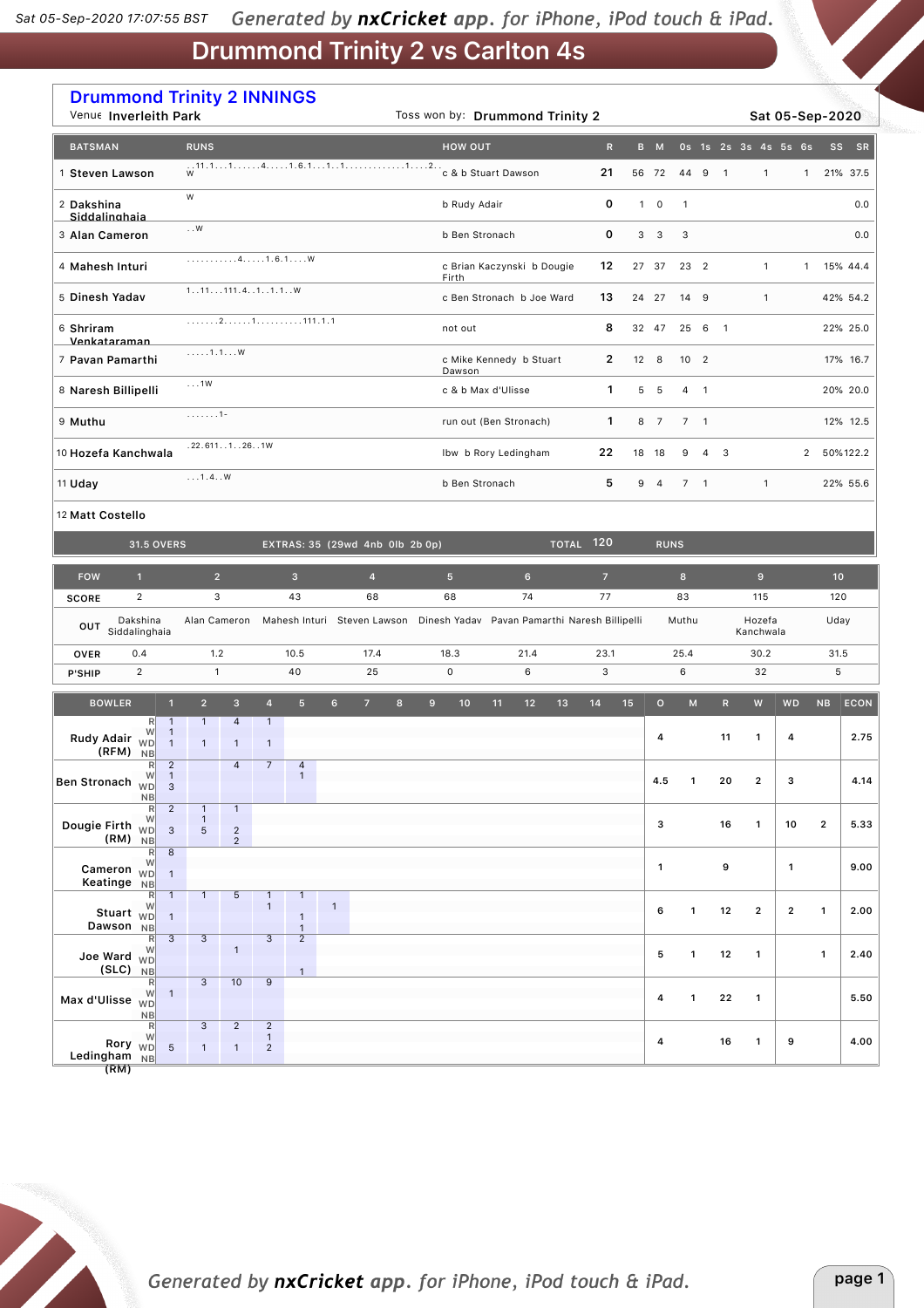|                      | <b>Carlton 4s INNINGS</b><br>Venue Inverleith Park                                           |                                |                                                             |                                  |                                      |                | Toss won by: Drummond Trinity 2 |                |   |                                                                         |    |    |              |                | Sat 05-Sep-2020 |                |                     |                                   |                 |                |                      |                         |                |             |
|----------------------|----------------------------------------------------------------------------------------------|--------------------------------|-------------------------------------------------------------|----------------------------------|--------------------------------------|----------------|---------------------------------|----------------|---|-------------------------------------------------------------------------|----|----|--------------|----------------|-----------------|----------------|---------------------|-----------------------------------|-----------------|----------------|----------------------|-------------------------|----------------|-------------|
| <b>BATSMAN</b>       |                                                                                              | <b>RUNS</b>                    |                                                             |                                  |                                      |                |                                 |                |   | <b>HOW OUT</b>                                                          |    |    |              | $\mathsf{R}$   |                 | B M            |                     |                                   |                 |                | Os 1s 2s 3s 4s 5s 6s |                         | <b>SS</b>      | SR          |
| 1 Paul Kentish (c)   |                                                                                              |                                |                                                             |                                  | 21441.1.11.41.W                      |                |                                 |                |   | 20<br>c Shriram Venkataraman b<br>Naresh Billipelli                     |    |    |              |                |                 | 31 41          |                     | 21 6                              | $\overline{1}$  |                | 3                    |                         |                | 32% 64.5    |
|                      | $\dots 1 \dots 1 \dots 1 \dots \dots \dots \dots \dots$<br>2 Cameron Keatinge                |                                |                                                             |                                  |                                      |                |                                 |                |   | b Uday                                                                  |    |    |              | $\overline{2}$ |                 | 21 18          |                     | 19 2                              |                 |                |                      |                         |                | 10% 9.5     |
|                      | 3 Max d'Ulisse                                                                               |                                |                                                             |                                  |                                      |                |                                 |                |   | b Pavan Pamarthi                                                        |    |    |              | 10             |                 | 35 54          |                     | 28 6                              |                 |                | $\mathbf{1}$         |                         |                | 20% 28.6    |
| 4 Mike Kennedy       |                                                                                              |                                |                                                             |                                  | 4.1.1.11.1.1.1.1.11244.3.1.1.2114. W |                |                                 |                |   | b Naresh Billipelli                                                     |    |    |              | 31             |                 | 36 31          |                     | 21 8                              | $\overline{2}$  | $\overline{1}$ | $\overline{4}$       |                         |                | 42% 86.1    |
|                      | 5 Brian Kaczynski                                                                            |                                | .1. 1. W                                                    |                                  |                                      |                |                                 |                |   | Ibw b Mahesh Inturi                                                     |    |    |              | $\overline{2}$ |                 | 15 12          |                     | 13 <sup>2</sup>                   |                 |                |                      |                         |                | 13% 13.3    |
| (wk)<br>6 Rudy Adair |                                                                                              | W                              |                                                             |                                  |                                      |                |                                 |                |   | b Pavan Pamarthi                                                        |    |    |              | 0              | $\mathbf{1}$    | $\mathsf 0$    | $\mathbf{1}$        |                                   |                 |                |                      |                         |                | 0.0         |
| 7 Stuart Dawson      |                                                                                              | 11W                            |                                                             |                                  |                                      |                |                                 |                |   | c Pavan Pamarthi b Mahesh                                               |    |    |              | $\mathbf{2}$   |                 | 8 8            |                     | 6 <sub>2</sub>                    |                 |                |                      |                         |                | 25% 25.0    |
|                      | 8 Rory Ledingham                                                                             | . W .                          |                                                             |                                  |                                      |                |                                 |                |   | Inturi<br>b Pavan Pamarthi                                              |    |    |              | 0              | 8               | $\overline{1}$ | 8                   |                                   |                 |                |                      |                         |                | 0.0         |
| 9 Dougie Firth       |                                                                                              | 11111W                         |                                                             |                                  |                                      |                |                                 |                |   | run out (Hozefa Kanchwala)                                              |    |    |              | 4              |                 | 11 16          |                     | 7 <sub>4</sub>                    |                 |                |                      |                         |                | 36% 36.4    |
|                      | .1.W<br>10 Ben Stronach                                                                      |                                |                                                             |                                  |                                      |                |                                 |                |   | b Pavan Pamarthi                                                        |    |    |              | 1              |                 | $4 \quad 1$    |                     | 3 <sub>1</sub>                    |                 |                |                      |                         |                | 25% 25.0    |
| 11 Joe Ward (LHB)    |                                                                                              |                                | 11221.                                                      |                                  |                                      |                |                                 |                |   | not out                                                                 |    |    |              | $\overline{7}$ |                 | 18 17          | 13 3 2              |                                   |                 |                |                      |                         |                | 28% 38.9    |
|                      | <b>31.1 OVERS</b>                                                                            |                                |                                                             |                                  |                                      |                | EXTRAS: 20 (14wd 2nb 1lb 3b 0p) |                |   |                                                                         |    |    | <b>TOTAL</b> | 99             |                 | <b>RUNS</b>    |                     |                                   |                 |                |                      |                         |                |             |
| <b>FOW</b>           | $\mathbf{1}$                                                                                 |                                | $\overline{2}$<br>$\overline{3}$<br>$\overline{\mathbf{4}}$ |                                  |                                      | 5 <sup>5</sup> |                                 | $6\phantom{.}$ |   | $\overline{7}$                                                          |    |    | $\bf{8}$     |                |                 |                | $\mathbf 9$         |                                   | 10 <sub>1</sub> |                |                      |                         |                |             |
| <b>SCORE</b>         | 16                                                                                           | 33                             |                                                             |                                  | 74                                   |                | 74                              |                |   | 75                                                                      | 79 |    |              | 80             |                 | 80             |                     |                                   | 81              |                |                      | 99                      |                |             |
| OUT                  | Cameron<br>Keatinge                                                                          |                                | Paul Kentish                                                |                                  | Mike Kennedy                         |                | Max d'Ulisse                    |                |   | Stuart Dawson Rory Ledingham Brian Kaczynski Ben Stronach<br>Rudy Adair |    |    |              |                |                 |                |                     |                                   |                 |                |                      |                         | Dougie Firth   |             |
| <b>OVER</b>          | 5.6                                                                                          | 11.2                           |                                                             | 19.6                             |                                      |                |                                 | 20.2           |   | 20.3<br>23.3                                                            |    |    | 24.5<br>25.4 |                |                 |                |                     |                                   | 26.2            |                | 31.1                 |                         |                |             |
| P'SHIP               | 16                                                                                           | 17                             |                                                             |                                  | 41                                   |                | $\mathsf{O}\xspace$             |                |   | $\mathbf{1}$                                                            |    | 4  |              | $\mathbf{1}$   |                 |                | $\mathsf{O}\xspace$ |                                   | $\mathbf{1}$    |                |                      | 18                      |                |             |
|                      | <b>BOWLER</b><br>$\mathbf{1}$                                                                | 2 <sup>2</sup>                 | $\overline{\mathbf{3}}$                                     | $\overline{4}$                   | 5 <sup>5</sup>                       | 6 <sup>1</sup> | 7 <sup>2</sup>                  | 8              | 9 | 10                                                                      | 11 | 12 | 13           | 14             | 15              | $\circ$        |                     | $\mathsf{M}% _{H}=\mathsf{M}_{H}$ | R               |                | ${\bf W}$            | <b>WD</b>               | NB             | <b>ECON</b> |
|                      | 3<br>R<br>W<br>Hozefa $\overline{w}$                                                         | 8                              | $\mathbf{1}$                                                | 6<br>$\mathbf{1}$                |                                      |                |                                 |                |   |                                                                         |    |    |              |                |                 | 4              |                     |                                   | 21              |                |                      | $\overline{2}$          | $\overline{2}$ | 5.25        |
| Kanchwala            | <b>NB</b><br>$\mathbf{1}$<br>$\mathsf{R}$<br>W                                               | $\mathbf{1}$                   | $\overline{1}$<br>$\mathbf{1}$                              | $\overline{2}$<br>$\overline{1}$ |                                      |                |                                 |                |   |                                                                         |    |    |              |                |                 |                |                     |                                   |                 |                |                      |                         |                |             |
|                      | Uday <sub>WD</sub><br>NB                                                                     |                                |                                                             |                                  |                                      |                |                                 |                |   |                                                                         |    |    |              |                |                 | 5              |                     | 1                                 | 4               | $\mathbf{1}$   |                      |                         |                | 0.80        |
| Dinesh Yadav WD      | R<br>$\overline{4}$<br>W<br><b>NB</b>                                                        | $\mathbf{1}$                   | 1<br>$\mathbf{1}$                                           | 3                                |                                      |                |                                 |                |   |                                                                         |    |    |              |                |                 | 4              |                     |                                   | 10              |                |                      | $\mathbf{1}$            |                | $2.50\,$    |
|                      | $\overline{5}$<br>$\mathbb{R}$<br>$\mathbf{1}$<br>W<br>Naresh <sub>WD</sub><br>Billipelli NB | $\overline{2}$                 | $\overline{4}$                                              | $\overline{2}$                   | $\,$ 6<br>$\mathbf{1}$               |                |                                 |                |   |                                                                         |    |    |              |                |                 | 5              |                     |                                   | 19              |                | $\mathbf{2}$         |                         |                | 3.80        |
| Matt Costello WD     | R<br>W                                                                                       | 13                             |                                                             |                                  |                                      |                |                                 |                |   |                                                                         |    |    |              |                |                 | $\mathbf{2}$   |                     |                                   | 15              |                |                      | $\mathbf{2}$            |                | 7.50        |
|                      | $\mathbf{1}$<br><b>NB</b><br>$\overline{4}$<br>$\mathsf{R}$                                  | $\mathbf{1}$                   | $\mathbf{1}$                                                |                                  |                                      | $\overline{c}$ |                                 |                |   |                                                                         |    |    |              |                |                 |                |                     |                                   |                 |                |                      |                         |                |             |
|                      | W<br>Pavan <sub>WD</sub><br>Pamarthi NB                                                      | $\overline{c}$<br>$\mathbf{1}$ |                                                             | $\bullet$                        | $\mathbf{1}$                         |                |                                 |                |   |                                                                         |    |    |              |                |                 | 6              |                     |                                   | 10              |                | 4                    | $\mathbf{1}$            |                | 1.67        |
|                      | $\overline{2}$<br>$\mathbb{R}$<br>Mahesh WD<br>$\mathbf{1}$<br>Inturi NB                     | $\mathbf{1}$                   | $\mathbf{1}$<br>$\overline{1}$                              | 3<br>$\mathbf{1}$                |                                      |                |                                 |                |   |                                                                         |    |    |              |                |                 | 4              |                     | 1                                 | 8               |                | $\overline{2}$       | $\overline{\mathbf{c}}$ |                | 2.00        |
|                      | $\overline{2}$<br>R<br>W<br>Muthu $W$ D<br>$\,6\,$<br>NB                                     |                                |                                                             |                                  |                                      |                |                                 |                |   |                                                                         |    |    |              |                |                 | 1              |                     |                                   | 8               |                |                      | 6                       |                | 8.00        |

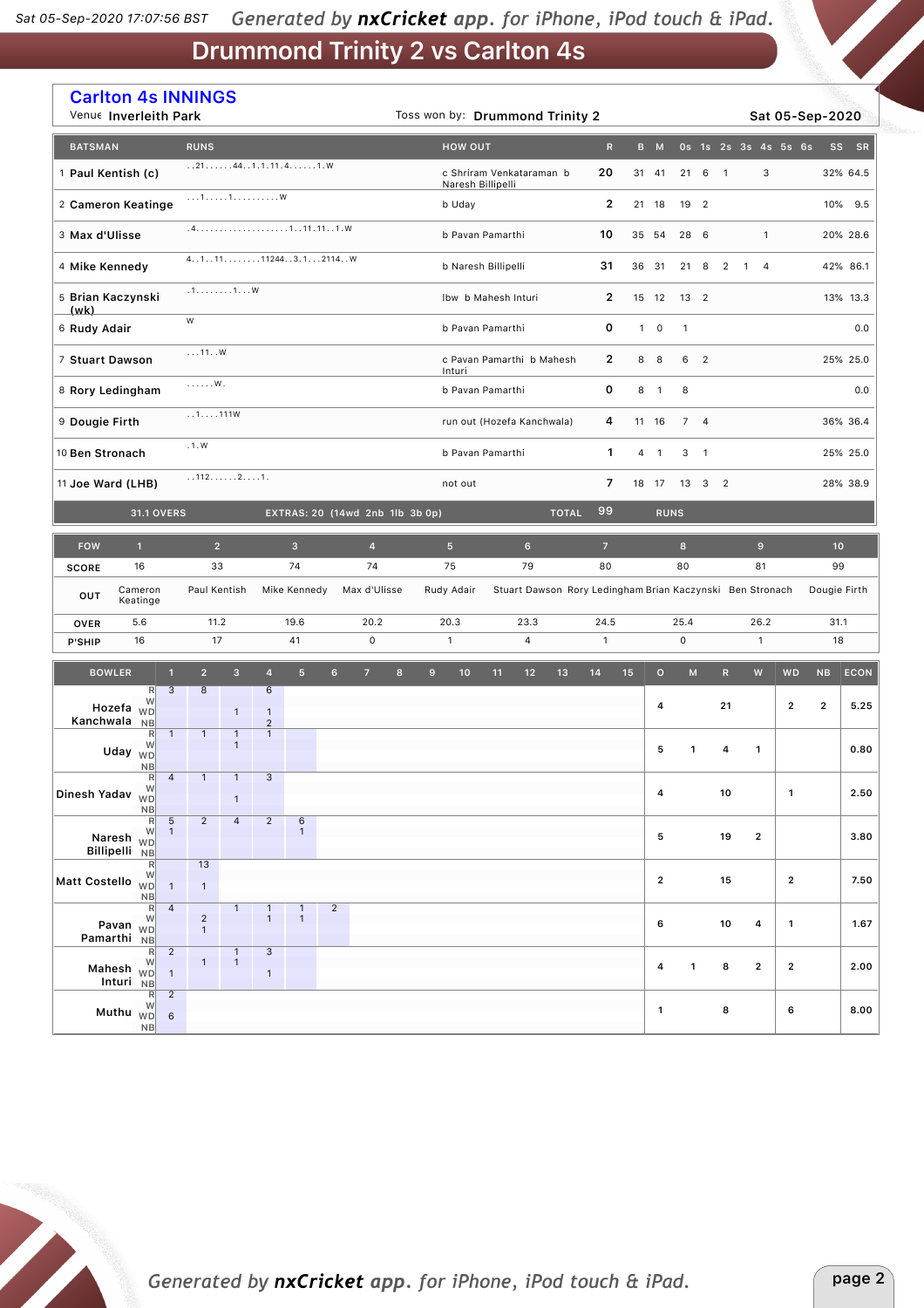## Drummond Trinity 2 INNINGS

#### Carlton 4s INNINGS

| $\circ$        | RUNS WKT       |                | <b>BOWLER</b>                | <b>BALL BY BALL</b>     | $\circ$        |    | RUNS WKT       | <b>BOWLER</b>        | <b>BALL BY BALL</b>                   |
|----------------|----------------|----------------|------------------------------|-------------------------|----------------|----|----------------|----------------------|---------------------------------------|
| $\mathbf{1}$   | $\overline{2}$ | $\mathbf{1}$   | Rudy Adair                   | $.11$ 1 wd W $.1$       | $\mathbf{1}$   | 3  | $\Omega$       | Hozefa Kanchwala 21. |                                       |
| $\overline{2}$ | $\overline{7}$ | $\overline{2}$ | Ben Stronach                 | 1 W 2wd. 1wd 1          | $\overline{2}$ | 5  | $\mathbf 0$    | Uday                 | $.1$ by $.1$ .                        |
| 3              | 9              | $\overline{2}$ | Rudy Adair                   | $ 1.1$ wd.              | 3              | 13 | $\Omega$       | Hozefa Kanchwala 4 4 |                                       |
| 4              | 9              | $\overline{2}$ | Ben Stronach                 | 1.1.1.1.1               | 4              | 14 | $\mathbf 0$    | Uday                 | 1                                     |
| 5              | 15             | $\overline{2}$ | Rudy Adair                   | $\ldots$ 1by 1wd 4.     | 5              | 15 | $\Omega$       | Hozefa Kanchwala 1wd |                                       |
| 6              | 19             | $\overline{2}$ | Ben Stronach                 | $\ldots$ 4. $\ldots$    | 6              | 16 | $\mathbf{1}$   | Udav                 | $1 \ldots W$                          |
| $\overline{7}$ | 21             | $\overline{2}$ | Rudy Adair                   | $.1wd1$ .               | $\overline{7}$ | 25 | $\mathbf{1}$   |                      | Hozefa Kanchwala . 1 1wd. 4 1b-1nb. 1 |
| 8              | 28             | 2              | Ben Stronach                 | .6.1                    | 8              | 26 | $\mathbf{1}$   | Uday                 | 1.                                    |
| 9              | 33             | $\overline{2}$ | Dougie Firth                 | . 2wd 1 1wd 1 .         | 9              | 30 | $\mathbf{1}$   | Dinesh Yadav         | $.4.$                                 |
| 10             | 42             | $\overline{2}$ | Cameron Keatinge 1 1wd 6 . 1 |                         | 10             | 32 | $\mathbf{1}$   | Uday                 | 1by . 1by                             |
| 11             | 48             | 3              | Dougie Firth                 | 1wd W 1wd 1wd 1wd 1wd 1 | 11             | 33 | $\mathbf{1}$   | Dinesh Yadav         | 1.1.1.1                               |
| 12             | 50             | 3              | Stuart Dawson                | $1wd \ldots 1 \ldots$   | 12             | 38 | 2              | Naresh Billipelli    | $W_4$ . 1                             |
| 13             | 55             | 3              | Dougie Firth                 | 1 1wd 1nb 1nb 1wd       | 13             | 40 | $\overline{2}$ | Dinesh Yadav         | $.1.1$ . 1wd.                         |
| 14             | 56             | 3              | Stuart Dawson                | 1                       | 14             | 42 | 2              | Naresh Billipelli    | 1.11.1                                |
| 15             | 59             | 3              | Joe Ward                     | 1.11                    | 15             | 44 | $\overline{2}$ | Matt Costello        | $1lb1wd$ .                            |
| 16             | 64             | 3              | Stuart Dawson                | .4.11                   | 16             | 48 | 2              | Naresh Billipelli    | .1.111                                |
| 17             | 67             | 3              | Joe Ward                     | . . 1. 2.               | 17             | 62 | $\overline{2}$ | Matt Costello        | 2 1wd 4 4 3                           |
| 18             | 68             | $\overline{4}$ | Stuart Dawson                | .1. W.                  | 18             | 64 | $\overline{2}$ | Naresh Billipelli    | .1.1.1                                |
| 19             | 68             | 5              | Joe Ward                     | $\ldots$ W $\ldots$     | 19             | 68 | $\overline{2}$ | Pavan Pamarthi       | 1.21                                  |
| 20             | 71             | 5              | Stuart Dawson                | 1nb1wd.1.               | 20             | 74 | 3              | Naresh Billipelli    | 114W                                  |
| 21             | 74             | 5              | Joe Ward                     | .1.2.                   | 21             | 75 | 5              | Pavan Pamarthi       | . W 1wd W $\ldots$                    |
| 22             | 74             | 6              | Stuart Dawson                | $\ldots$ W $\ldots$     | 22             | 78 | 5              | Mahesh Inturi        | 1wd.11                                |
| 23             | 77             | 6              | Joe Ward                     | $$ 1nb-1.1              | 23             | 79 | 5              | Pavan Pamarthi       | 1.1.1.1                               |
| 24             | 77             | $\overline{7}$ | Max d'Ulisse                 | $W$                     | 24             | 79 | 6              | Mahesh Inturi        | $\ldots$ W $\ldots$                   |
| 25             | 82             | $\overline{7}$ | Rory Ledingham               | 1wd1wd.1wd1wd1wd        | 25             | 80 | $\overline{7}$ | Pavan Pamarthi       | $1 \ldots W$ .                        |
| 26             | 85             | 8              | Max d'Ulisse                 | .1W.2                   | 26             | 81 | 8              | Mahesh Inturi        | $\ldots$ W $\ldots$ 1                 |
| 27             | 89             | 8              | Rory Ledingham               | $1wd12$ .               | 27             | 82 | 9              | Pavan Pamarthi       | W.11.                                 |
| 28             | 99             | 8              | Max d'Ulisse                 | 16111.                  | 28             | 90 | 9              | Muthu                | 1wd 1wd 1wd 1wd 2wd. 11               |
| 29             | 103            | 8              | Rory Ledingham               | . . 1wd 1 1 1by .       | 29             | 92 | 9              | Pavan Pamarthi       | 2                                     |
| 30             | 112            | 8              | Max d'Ulisse                 | .26.1                   | 30             | 96 | 9              | Mahesh Inturi        | .11wd.2                               |
| 31             | 116            | 9              | Rory Ledingham               | 2wd 1 W 1               | 31             | 99 | 9              | Dinesh Yadav         | 1.111.                                |
| 32             | 120            | 10             | Ben Stronach                 | .4.0                    | 32             | 99 | 10             | Mahesh Inturi        | W                                     |

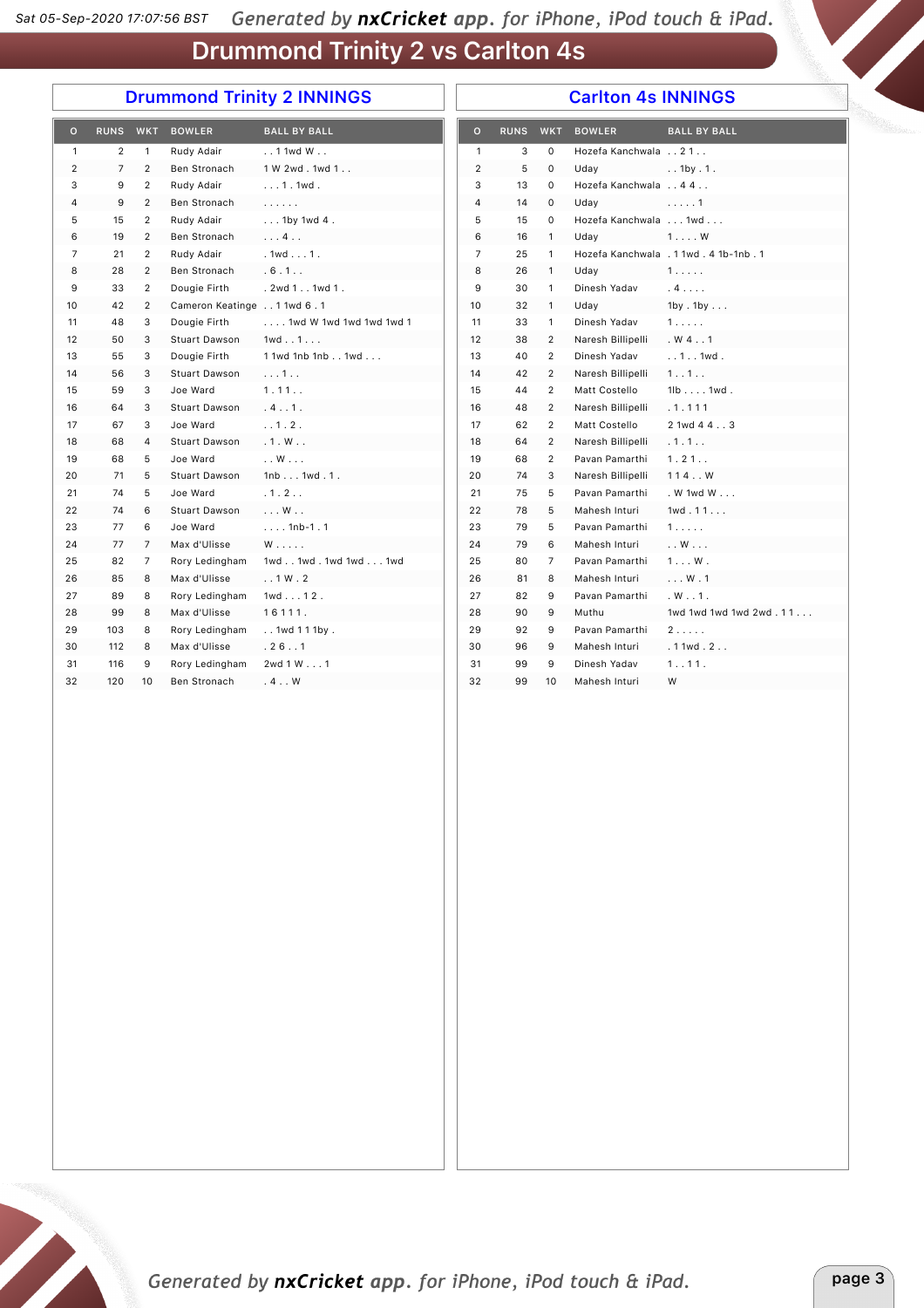





### **WORM**